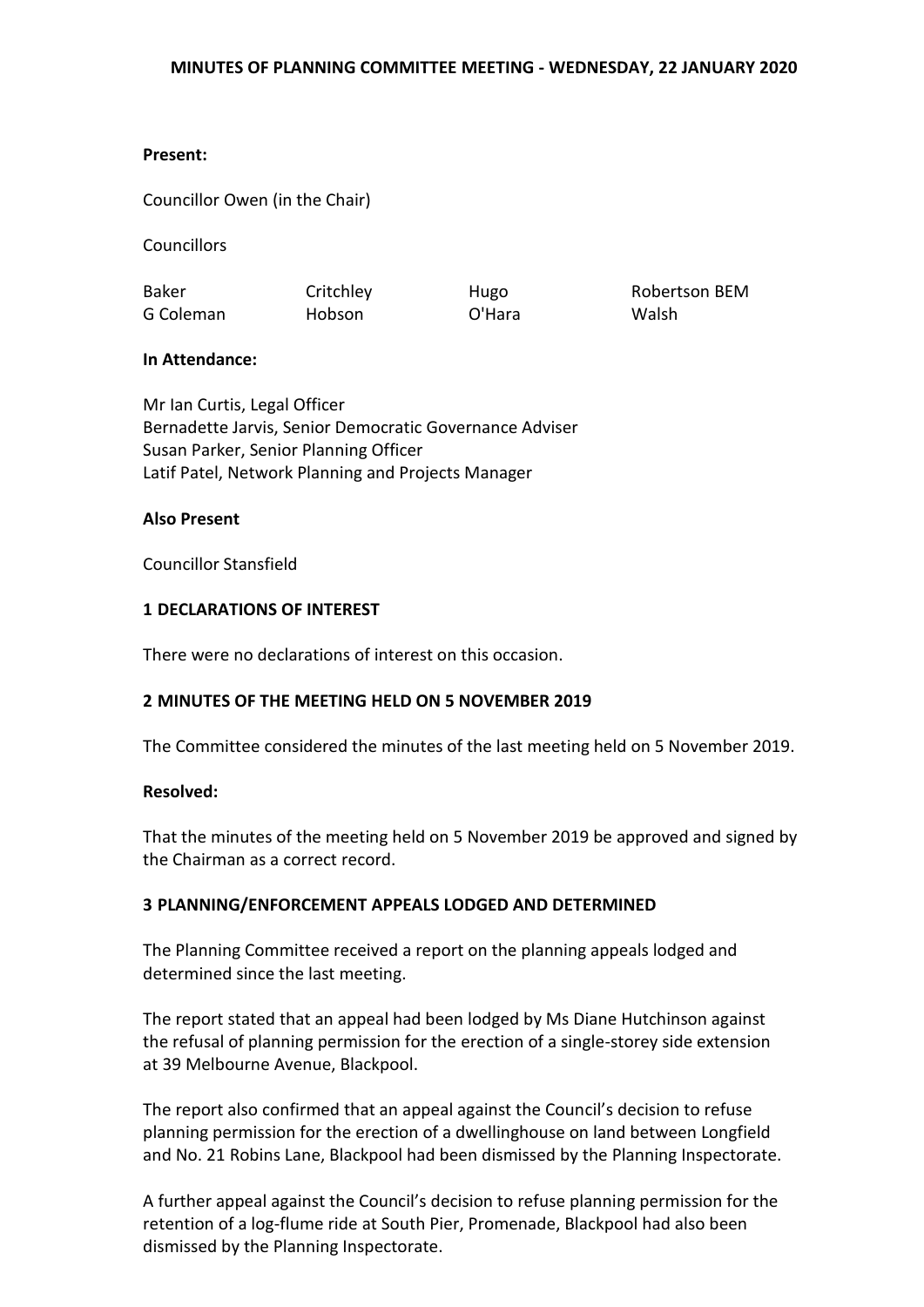**Resolved:** To note the report.

# **4 PLANNING ENFORCEMENT UPDATE REPORT - OCTOBER 2019**

The Committee considered the summary of planning enforcement activity within Blackpool during October 2019.

The report stated that 52 new cases had been registered for investigation, four cases had been resolved by negotiation without recourse to formal action and 28 cases had been closed as there had either been no breach of planning control found, no action was appropriate or it had not been considered expedient to take action.

The report also stated that one Enforcement Notice had been served in October 2019.

The report also provided comparative information for the same period last year.

**Resolved:** To note the outcome of the cases set out in the report and to support the actions of the Service Manager, Public Protection Department.

# **5 PLANNING ENFORCEMENT UPDATE REPORT - NOVEMBER 2019**

The Committee considered the summary of planning enforcement activity within Blackpool during November 2019.

The report stated that 29 new cases had been registered for investigation, 19 cases had been resolved by negotiation without recourse to formal action and 62 cases had been closed as there had either been no breach of planning control found, no action was appropriate or it had not been considered expedient to take action.

The report also provided comparative information for the same period last year.

**Resolved:** To note the outcome of the cases set out in the report and to support the actions of the Service Manager, Public Protection Department.

### **6 PLANNING ENFORCEMENT UPDATE REPORT - DECEMBER 2019**

The Committee considered the summary of planning enforcement activity within Blackpool during December 2019.

The report stated that 16 new cases had been registered for investigation, 16 cases had been resolved by negotiation without recourse to formal action and 50 cases had been closed as there had either been no breach of planning control found, no action was appropriate or it had not been considered expedient to take action.

The report also provided comparative information for the same period last year.

**Resolved:** To note the outcome of the cases set out in the report and to support the actions of the Service Manager, Public Protection Department.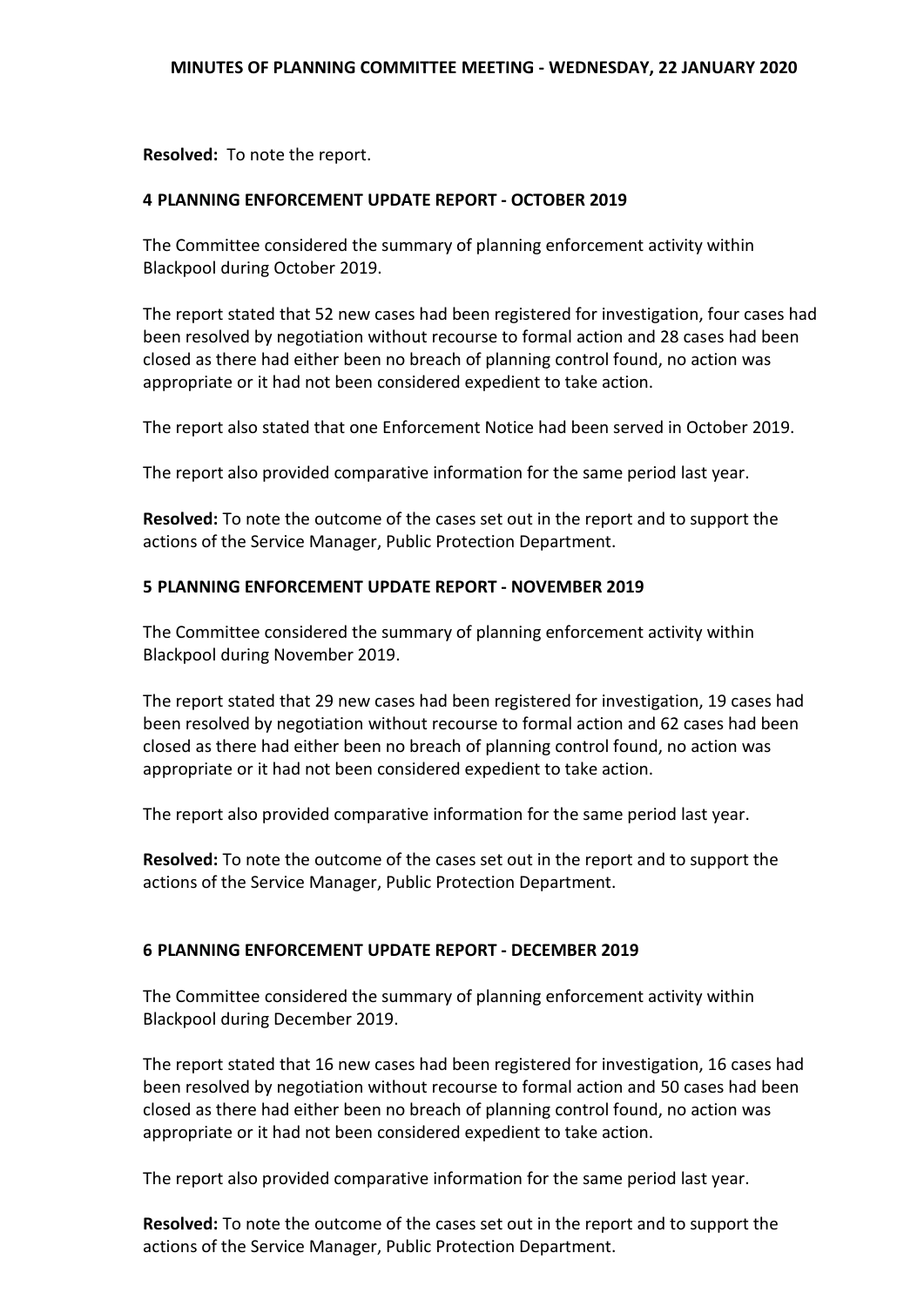### **7 PLANNING APPLICATIONS AND APPEALS PERFORMANCE**

The Committee considered an update report on the Council's performance against Government targets for the third quarter of the 2019/2020 financial year.

The report stated that for the quarter October – December 2019, the Council's performance in terms of speed was 88% of major applications determined within 13 weeks or an agreed Extension of Time against a target of 60% and 88% of non-major applications determined within 8 weeks or an agreed Extension of Time against a target of 70%.

**Resolved:** To note the report.

# **8 PLANNING APPLICATION 19/0588 - LAND TO REAR OF 1-7 BROAD OAK LANE, BLACKPOOL, FY3 0BZ**

The Committee considered planning application 19/0588 requesting permission for the erection of three detached bungalows with associated access road.

Miss Parker, Head of Development Management, provided the Committee with an overview of the application and presented an aerial view of the site and the proposed site layout and location plans. She advised that the site was located in a designated area of countryside and outlined the broad principles of Policy NE2 of the Local Plan that sought to direct development to brownfield sites to safeguard the character of the countryside. She referred to the officer's recommendation to refuse the application as it represented inappropriate development in the countryside and referred to the technological information received raising highway safety, drainage and flood risk concerns. Ms Parker reported on a further objection received from Natural England that could potentially be overcome but it had not been considered reasonable to request further work to be undertaken in view of the current recommendation for refusal. This also applied to the potential to redesign the property closest to the road to address visual impact.

Councillor Singleton, Fylde Borough Councillor for Staining and Weeton Villages, spoke in objection to the application. His main concerns related to flooding in the area and its impact on local residents, the location of the proposed development within open countryside and his view that the proposed development would join Staining to Blackpool. Councillor Angel, Staining Parish Council, also spoke in objection to the application highlighting the rural setting and character of the area and his view of the impact on local residents from the proposed development in terms of noise and disturbance and loss of light and privacy. Mrs Knowles, local resident, also spoke in objection to the application highlighting the detrimental impact she had experienced personally from flooding. Mr Titford, local resident, spoke against the application highlighting the need to preserve the biodiverse character of the area and his view of the detrimental impact of the proposed development on local habitat. Mr Monks, local resident, spoke in objection to the application advising on his recent move into the area and questioned the health and safety of building more properties when in his view the current drainage capacity was insufficient for the existing properties.

Miss Parker, Head of Development Management, advised the Committee of e-mail correspondence she had received from highways and drainage officers since publication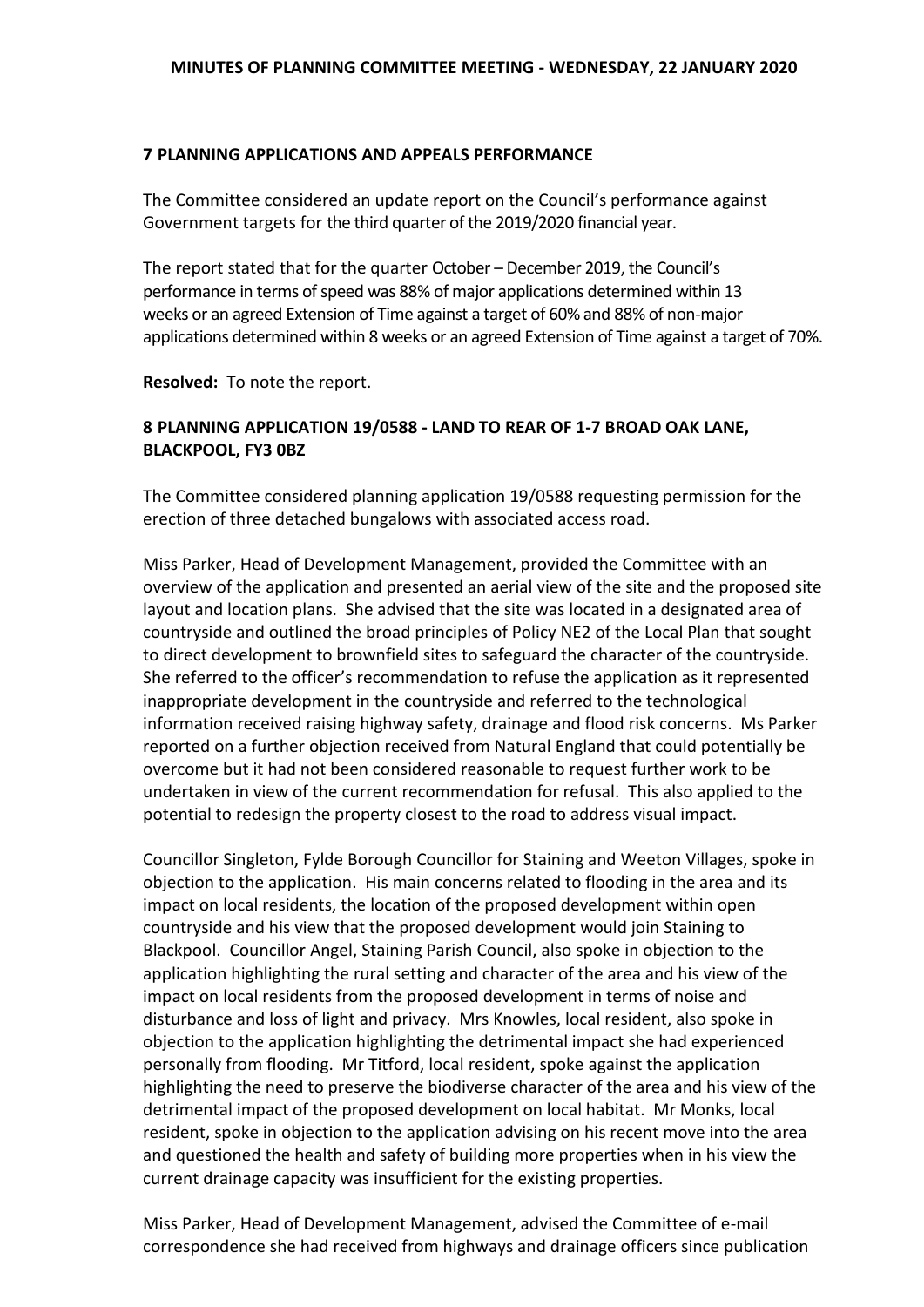#### **MINUTES OF PLANNING COMMITTEE MEETING - WEDNESDAY, 22 JANUARY 2020**

of the Update Note stating that further research had indicated that a potential solution may be available to overcome the objections regarding flooding. However, she highlighted that this potential solution had not been investigated and was not included in the application currently before Committee. She reminded Members that the concerns regarding the impact on the character of the area and highway safety remained unchanged.

Mr Beardmore, applicant, spoke in support of the application. He highlighted other developments in the countryside area which represented a departure from policy. He referred to a shortfall in housing provision and the benefit of the proposed development in terms of providing quality housing and enabling local residents to downsize into bungalows, improvements to a derelict area of land and positive impact of the proposed development on the community of Staining. He also disputed the objections raised and did not consider that the proposed development would be responsible for flooding in the area.

Councillor Stansfield, Ward Councillor, referred to the applicant's previous applications for the site and his efforts to address all the issues raised. He disputed the issue raised regarding access to the site and questioned the objection from United Utilities to the proposed development in view of the fact that it had raised no objection to a previous application that had proposed a greater number of properties. He advised on his view of the benefits of the proposed development and highlighted the significant area of countryside that would still be available following the development.

Miss Parker, Head of Development Management, reminded the Committee that whilst other applications had been granted for housing developments in the countryside area, they were not comparable in terms of the size and benefits gained. She also reminded the Committee that the Council was now able to demonstrate its ability to meet its five year housing supply requirement and referred to the inaccessibility of the site in terms of local facilities and transport.

Responding to a question from the Committee regarding access to the site, Mr Patel, Network Planning and Projects Manager, reported on the recommended highway standards for the site indicating that whilst the proposed development would not be required to meet these standards, because the road would be unadopted, it was recommended that they should be followed.

The Committee considered the application and noted the United Utilities' concerns regarding the drainage scheme.

**Resolved:** To refuse the application for the reasons outlined in the decision notice which can be accessed via the link below:

[https://idoxpa.blackpool.gov.uk/online](https://idoxpa.blackpool.gov.uk/online-applications/applicationDetails.do?activeTab=documents&keyVal=_BLCKP_DCAPR_63457)[applications/applicationDetails.do?activeTab=documents&keyVal=\\_BLCKP\\_DCAPR\\_63457](https://idoxpa.blackpool.gov.uk/online-applications/applicationDetails.do?activeTab=documents&keyVal=_BLCKP_DCAPR_63457)

Background papers: Applications, plans and replies to consultations on the application.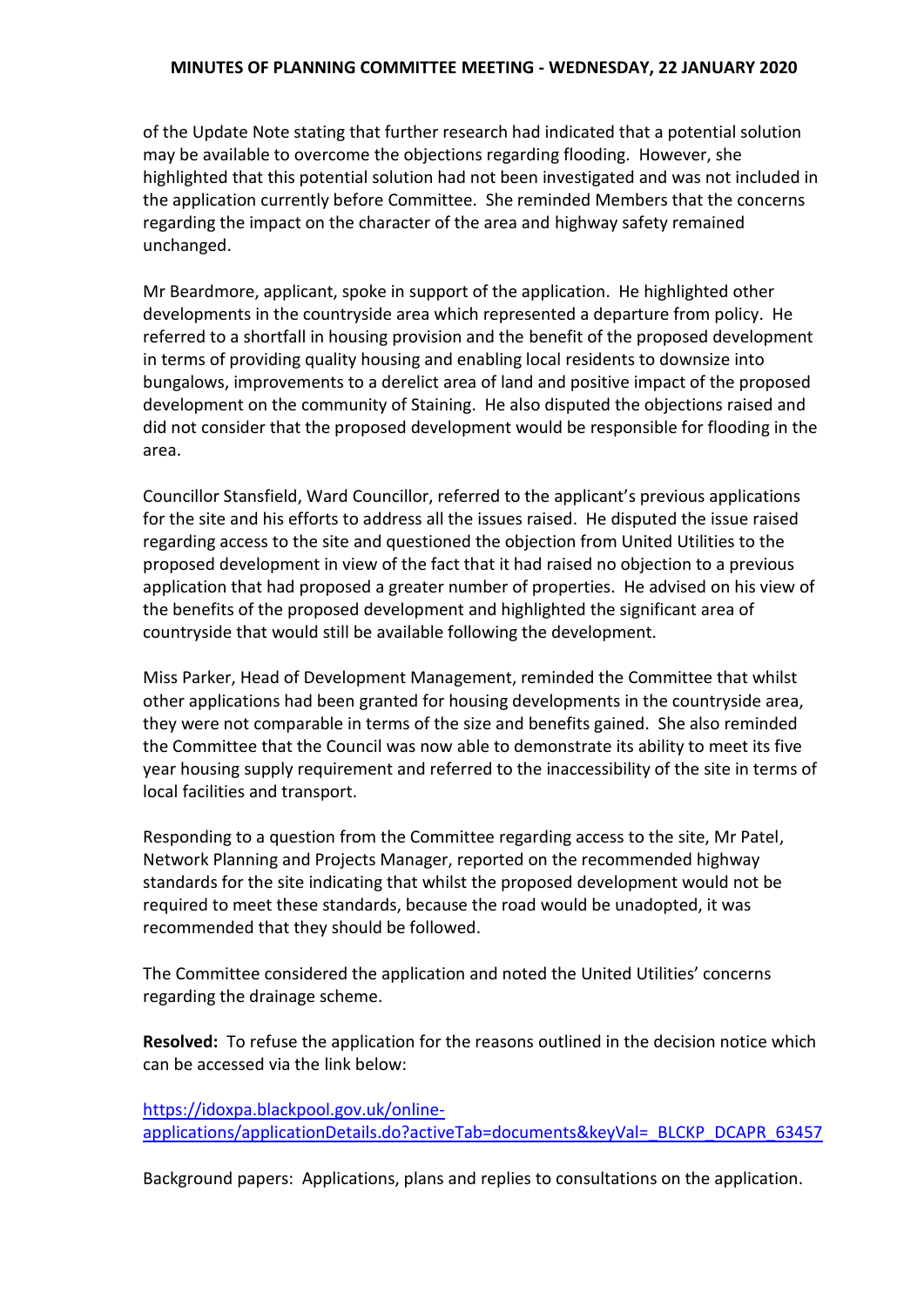#### **MINUTES OF PLANNING COMMITTEE MEETING - WEDNESDAY, 22 JANUARY 2020**

### **NOTE: MOTION MOVED, SECONDED, VOTED UPON AND LOST**

During consideration of this item the following motion was moved, seconded, voted upon and lost:

'That the application be approved.'

#### **9 PLANNING APPLICATION 19 0720 - 8 NORBRECK ROAD, BLACKPOOL**

The Committee considered 19/0720 requesting permission for the erection of a four/ five and six storey block 34 self-contained apartments including refuse store, cycle store, landscaping and vehicular access from Norbreck Road with car parking for 30 vehicles to the rear. (Resubmission planning application 19/0382).

Miss Parker, Head of Development Management, provided the Committee with an overview of the application and presented aerial and street views of the site, the proposed site layout and location plans and visual images of the proposed development. She reported on the potential for the development to bring back into use a derelict area of land and the significant amendments made by the applicant in response to officer's concerns since initial submission of the application. Ms Parker advised that the level of parking provision was below the maximum requirements for the scale of the development, however, in her view this was considered acceptable given its accessible location. She also acknowledged that the housing mix fell short of the standard requirement as defined in Core Strategy Policy CS13, but considered that this was outweighed by the benefits of the proposed development. Ms Parker referred Members to the information in the Update Note that detailed the agent's agreement to pay contributions to public open space and off-site highway works. The Update Note also stated that based on a viability assessment it had been accepted that contributions towards education or affordable housing could not be made if the scheme was to remain viable. She also referred to the relatively recent requirement for financial contribution towards local healthcare and the expectation that this would also be financially unviable for the proposed development. Ms Parker summarised by reporting on her view of the benefits of the proposed development in terms of its design, its lack of unacceptable detrimental impact on the amenity of the residents of nearby properties and the opportunity to bring a vacant site back into use. On balance, in Ms Parker's view, the benefits of the proposed development outweighed the requirement for financial contributions towards housing and education and recommended the application for approval, subject to the proposed conditions being attached to the permission if granted.

Responding to questions from the Committee, Ms Parker explained the viability assessment calculations made on behalf of the applicant had been verified by officers who were satisfied that they accurately assessed the viability of financial contributions.

Mr Carter, Applicant's Agent, spoke in support of the application, and advised on the significant amendments made to the application by the applicant to ensure that it accorded with both local and national policies. He also highlighted the applicant's significant level of financial investment in the scheme and provided his view of the benefits of the proposed development for both the area and the town.

The Committee considered the application and commented positively on the design of